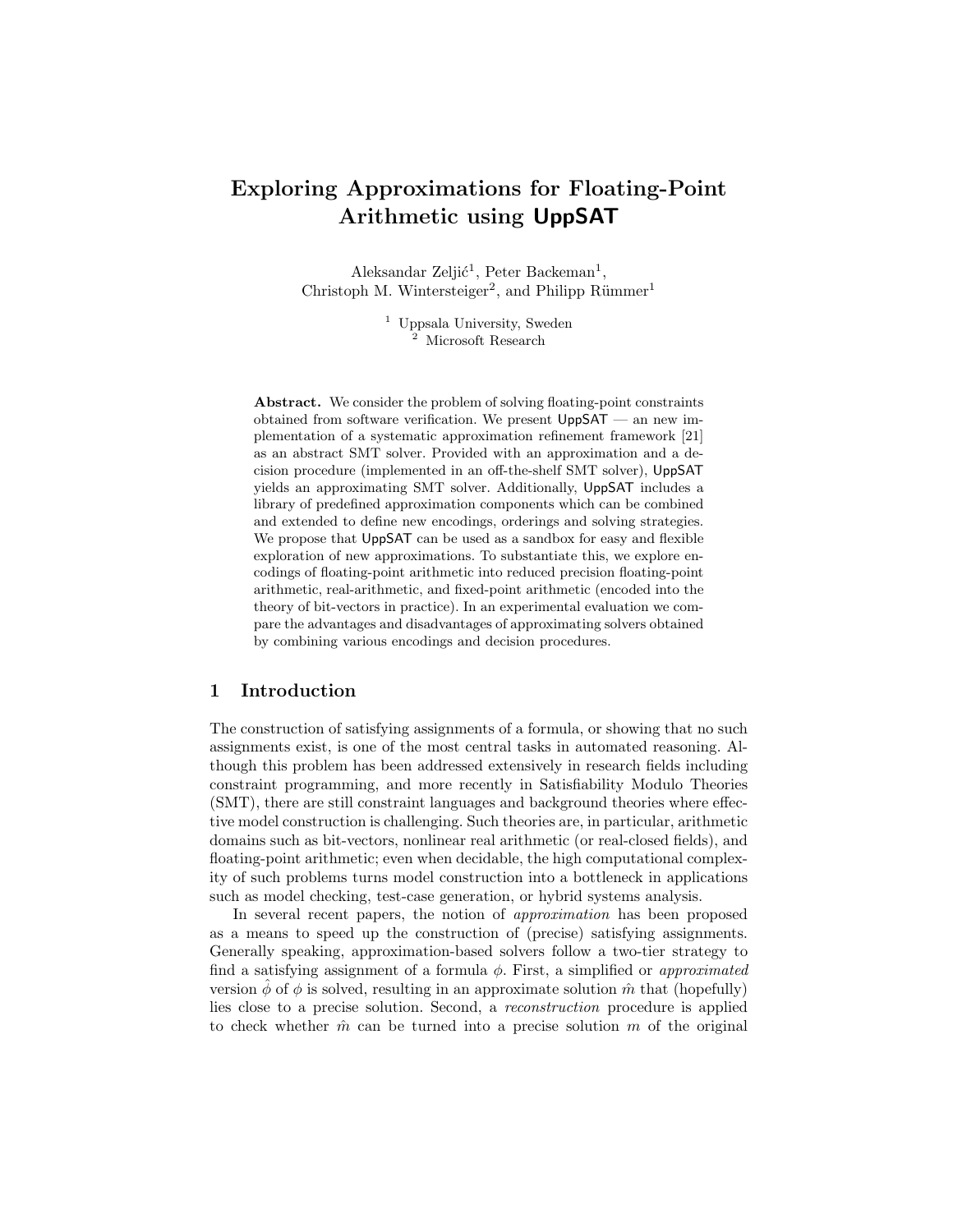formula  $\phi$ . If no precise solution m close to  $\hat{m}$  can be found, refinement can be used to successively obtain better, more precise, approximations.

This high-level approach opens up a large number of design choices, some of which have been discussed in the literature. The approximations considered have different properties; for instance, they might be over- or under-approximations (in which case they are commonly called abstractions), or be non-conservative and exhibit neither of those properties. The approximated formula  $\hat{\phi}$  can be formulated in the same logic as  $\phi$ , or in some *proxy* theory that enables more efficient reasoning. The reconstruction of  $m$  from  $\hat{m}$  can follow various strategies, including simple re-evaluation, precise constraint solving on partially evaluated formulas, or randomised optimisation. Refinement can be performed with the help of approximate assignments  $\hat{m}$ , using proofs or unsatisfiable cores, or be independent of the actual reason for failure. The only requirement is that approximations are improved in such a way that finally a most precise approximation is reached (a "non-approximation" so to speak), in which case UppSAT will fall back on a back-end, thus guaranteeing that the final result is correct.

In this paper we focus on the case of (quantifier-free) floating-point arithmetic (FPA) constraints, a particularly challenging domain that has been studied extensively in the SMT context over the past few years [4, 13, 20, 19, 14, 21]. To enable uniform exploration of approximation, reconstruction, and refinement methods, as well as simple prototyping and comparative studies, we present UppSAT $3$  as a general framework for building approximating solvers. UppSAT is implemented in Scala, open-sourced under the GPL license, and allows the implementation of approximation schemes in a modular and high-level fashion, such that different components can easily be combined with various back-ends. At this point, we exclusively focus on satisfiable benchmarks, and note that in the current version of UppSAT unsatisfiable benchmarks will never be solved faster than by the chosen back-end. This is because a definite statement about unsatisfiability can only be made after reaching the most precise approximation, which means that the back-end has to show unsatisfiability of the original, nonapproximated formula. Techniques for unsatisfiable problems are given in [21].

With the help of the UppSAT framework we explore several ways of approximating SMT reasoning for FPA. The main contributions of this paper are:

- a conceptual framework for defining approximations in a modular way, with the help of a library of approximation components that can easily be instantiated and combined, and which are implemented in the UppSAT tool.
- detailed definition of three concrete FPA approximations within the Upp-SAT framework: reduced-precision approximation [21]; fixed-point approximation; and real arithmetic approximation.
- an extensive experimental evaluation of all three approximations, considering as back-end solvers the decision procedures available in Z3 [11] and Math-SAT5 [7]. This evaluation confirms that approximations can significantly boost the performance of bit-blasting-based FPA solvers, but interestingly do not help much in combination with the ACDCL solver of MathSAT5.

 $^3$  https://github.com/uuverifiers/uppsat/releases/tag/v0.5-alpha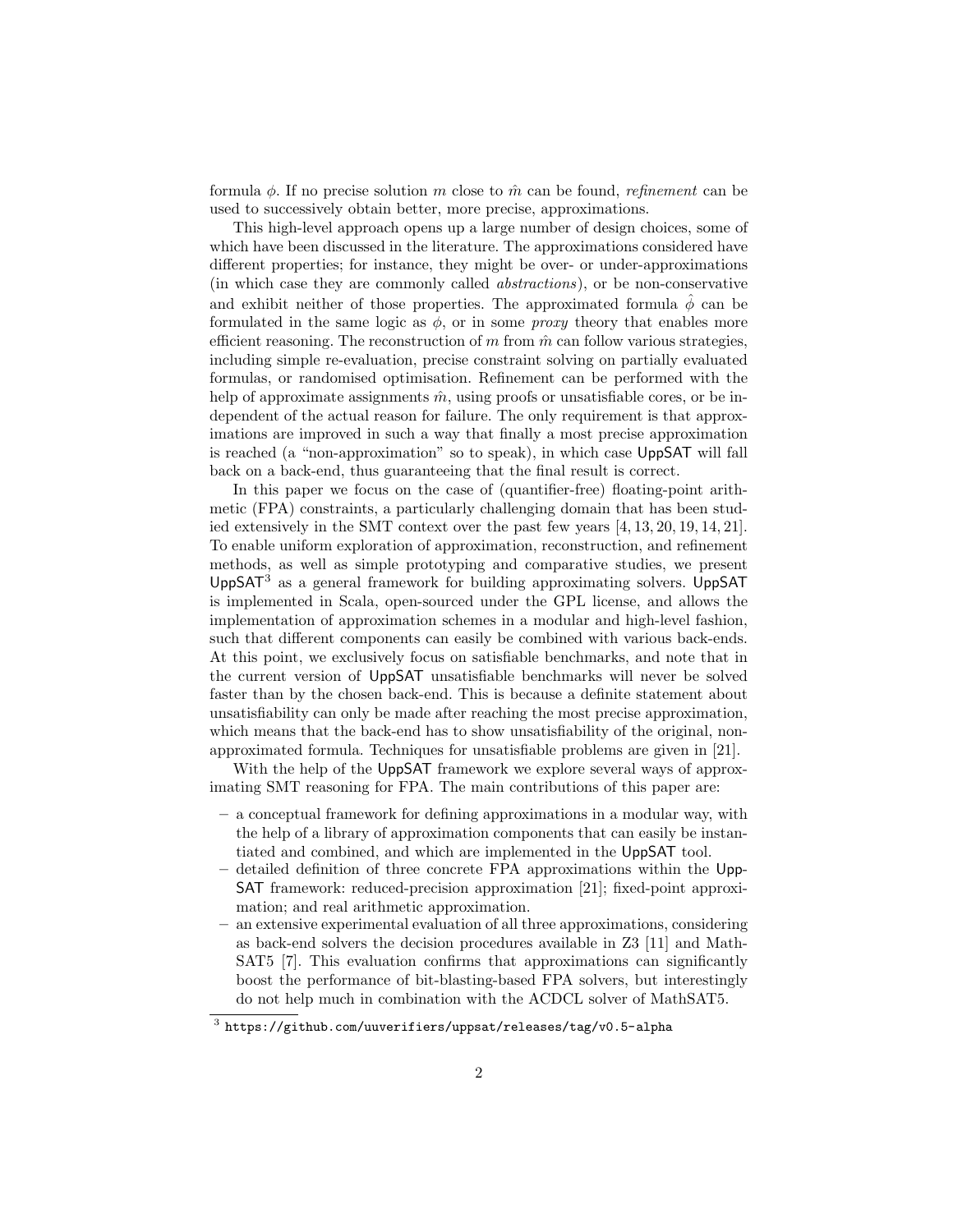#### 1.1 Related Work

The SMT solvers MathSAT5 [7], Z3 [11], and Sonolar [17] feature bit-precise conversions from FPA to bit-vector constraints, known as bit-blasting, and represent the currently most commonly used solvers in program verification. As we show in our experiments, the performance of bit-blasting can be boosted significantly with the help of our approximation approach. An alternative, constraint programming-based approach to solve FPA constraints is implemented in COLIBRI [1]. We became aware of this solver only late and have thus not been able to make a thorough experimental comparison, but note that it does display competitive performance. As future work, it would in particular be interesting to experiment with COLIBRI as a back-end solver in UppSAT.

A general framework for decision procedures is Abstract CDCL, introduced by D'Silva et al. [12], which was also instantiated for FPA [13, 3]. This approach relies on the definition of suitable abstract domains (as defined for abstract interpretation [8]) for constraint propagation and learning.

The work presented in this paper builds on previous research on the use of approximations for solving FPA constraints [20, 21]. UppSAT is also close in spirit to the framework presented by Ramachandran and Wahl [19] for efficiently solving FPA constraints based on the notion of 'proxy' theories, which correspond to our 'output theories'. This framework applies a sophisticated method of reconstruction, by applying a fall-back FPA solver to a version of the input constraint in which all but one variables have been substituted by their value in a failing candidate model. Such reconstruction could also be realized in UppSAT, and an implementation in UppSAT is planned as future work.

A further recent approximation-based solver for FPA is XSat [14]. In XSat, reconstruction of models is implemented with the help of randomized optimization, which results in good performance, but does not give rise to a decision procedure (incorrect sat/unsat results can be produced).

Specific instantiations of abstraction schemes in related areas also include the bit-vector abstractions by Bryant et al. [6] and Brummayer and Biere [5], as well as the (mixed) floating-point abstractions by Brillout et al. [4].

There is a long history of formalization and analysis of FPA concerns using proof assistants, among others in Coq by Melquiond [18] and in HOL Light by Harrison [15]. Coq has also been integrated with a dedicated FPA prover called Gappa by Boldo et al. [2], which is based on interval reasoning and forward error propagation to determine bounds on arithmetic expressions in programs [10]. The ASTREE static analyzer [9] features abstract interpretation-based analyses ´ for FPA overflow and division-by-zero problems in ANSI-C programs.

### 2 Reduced-Precision FPA by Example

We begin by illustrating key notions of the UppSAT framework using the reducedprecision floating-point approximation (RPFP). This approximation uses floating-point operations of reduced precision, i.e., with fewer bits for the exponent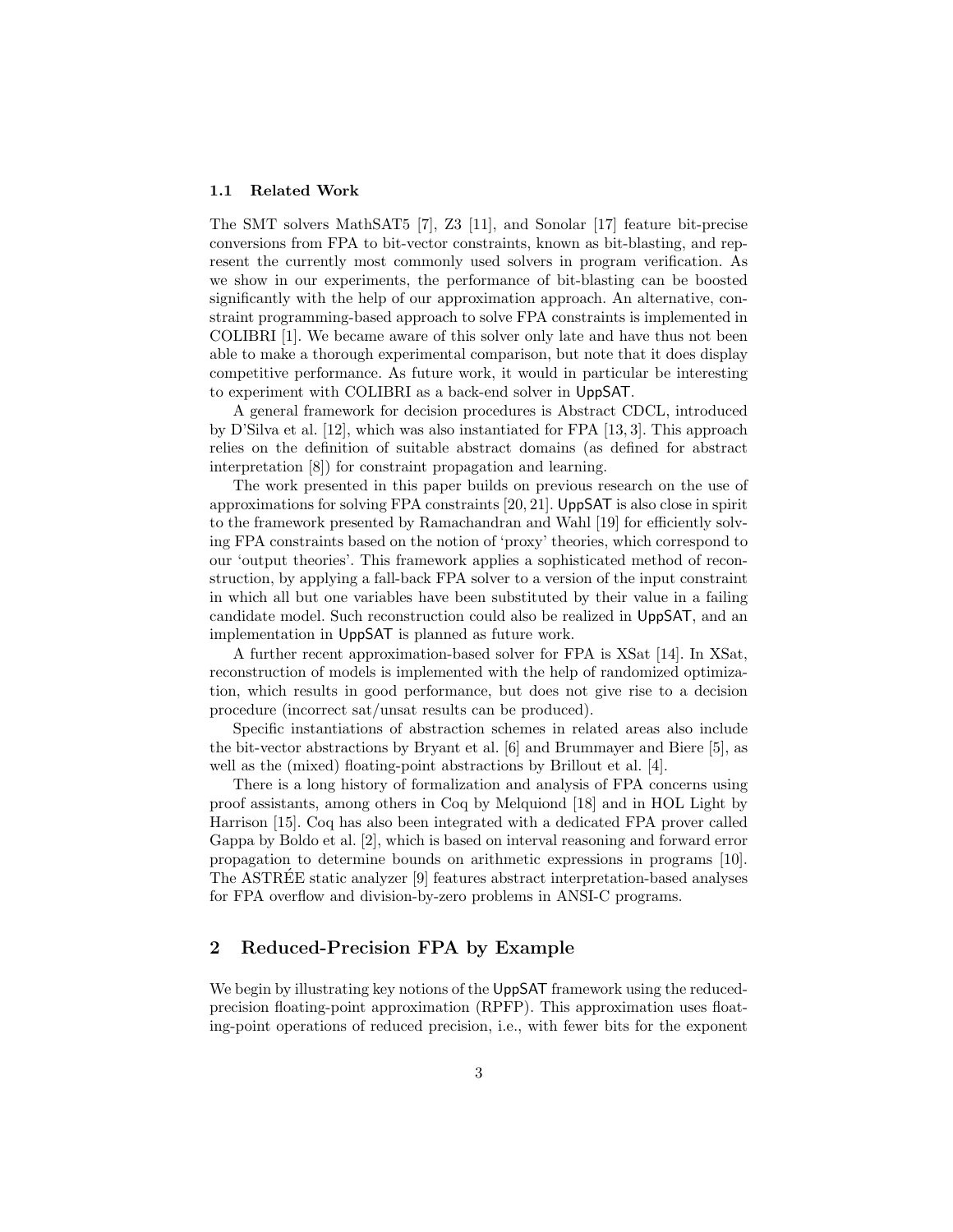

Fig. 1: The approximation refinement algorithm implemented by UppSAT.

and significand. Approximations of this kind have previously been studied in [20, 21], and found to be an effective way to boost the performance of bit-blastingbased SMT solvers, since the size of FPA circuits tends to grow quickly with the bit-width. The approximation encodes the same floating-point constraints, but over smaller floating-point domains, resulting in a smaller propositional formula.

The UppSAT framework implements an abstract approximating SMT solver with the solving algorithm shown in Fig. 1. The framework relies on a background solver providing the **checkSAT** routine, reasoning about approximated formulas, while the other (green) boxes have to be implemented in order to specify an approximation. We showcase these elements using an example on the RPFP approximation with the following floating-point formula  $\phi$  over two single-precision floating-point variables  $x$  and  $y$ :

$$
y = x + 1.75 \land y \ge 0 \land (x = 2.0 \lor x = -4.0) \tag{1}
$$

The rounding mode of the addition operation is omitted and assumed to be RoundTowardZero in this example. The formula can be satisfied by the model  $m = \{x \mapsto 2.0_{8,24}, y \mapsto 3.75_{8,24}\},$  mapping to single-precision values which use 8 bits to represent the exponent and 24 bits for the significand, denoted  $FP_{8,24}$ .

The RPFP approximation initially **encodes** the formula in the  $FP_{3,3}$  floatingpoint format, i.e., the format using 3 bits for the exponent, and 3 bits for the significand. The approximate formula  $\hat{\phi}_{3,3}$  is obtained by replacing the singleprecision variables x and y with re-typed variants  $x_{3,3}$ ,  $y_{3,3}$ , casting all floatingpoint literals to the new format, and replacing the addition operator + and comparison predicates = and  $\leq$  with the operator  $+_{3,3}$  and the predicates = <sub>3,3</sub>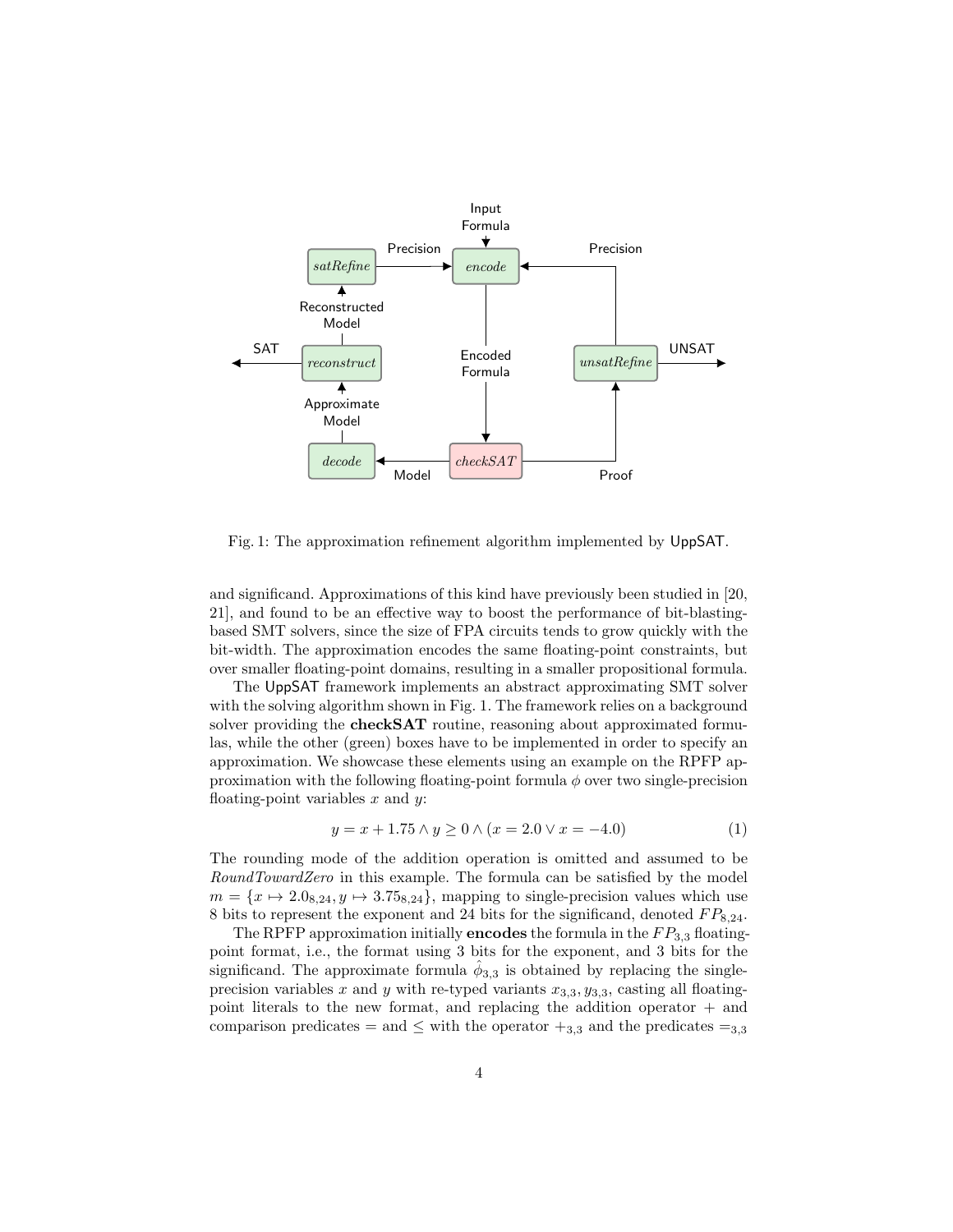and  $\geq_{3,3}$  for reduced-precision arguments (we omit the subscripts for the operators and predicates for aesthetic reasons, except where relevant):

$$
y_{3,3} = x_{3,3} + 1.75_{3,3} \land y_{3,3} \ge 0_{3,3} \land (x_{3,3} = 2.0_{3,3} \lor x_{3,3} = -4.0_{3,3})
$$
 (2)

Though  $\hat{\phi}_{3,3}$  is satisfiable, its models might not be models of the original formula. The models might satisfy the reduced-precision formula only because of over/under-flows and rounding errors in the  $FP_{3,3}$  domain, e.g.:

$$
\hat{m} = \{x \mapsto 2.0, y \mapsto 3.5\}
$$
\n<sup>(3)</sup>

satisfies  $\hat{\phi}_{3,3}$  because  $2.0_{3,3} + 1.75_{3,3} = 3.5_{3,3}$  when the rounding mode is RoundTowardZero.

To determine whether the approximate solution is indeed a solution for the original formula, we **decode** the model  $\hat{m}$  into a candidate model  $m$ , by casting the model values from the  $FP_{3,3}$  representation to their  $FP_{8,24}$  representation. The represented values do not change, but the number of bits used to represent them does. Model reconstruction checks whether the original constraints are satisfied by the decoded model and can even make adjustments to the model. A naïve model reconstruction strategy would determine that the candidate model m based on  $\hat{m}$  does not satisfy formula  $\phi$ , because  $2.0 + 1.75 \neq 3.5$ in single-precision floating-point arithmetic, and would not attempt to correct the failed model. Therefore we need to refine the approximation, and a simple strategy is to increase the precision of every node by the same amount, yielding for instance (after encoding):

$$
y_{5,5} = x_{5,5} + 1.75_{5,5} \land y_{5,5} \ge 0_{5,5} \land (x_{5,5} = 2.0_{5,5} \lor x_{5,5} = -4.0_{5,5}) \tag{4}
$$

This formula has sufficient bit-width to avoid rounding errors, and the model:

$$
\hat{m}_2 = \{x \mapsto 2.0, y \mapsto 3.75\} \tag{5}
$$

which is also a model for the original formula. As a side remark, another possibility would be to identify that the cause of the imprecision is that the value y is not correctly represented. Thus it would be necessary only to increase the precision of  $y$  (along with predicates and operators involving  $y$ ):

$$
y_{5,5} = x_{3,3} +_{5,5} 1.75_{3,3} \land y_{5,5} \ge 0_{3,3} \land (x_{3,3} = 2.0_{3,3} \lor x_{3,3} = -4.0_{3,3})
$$
 (6)

This example shows how the solving proceeds when an approximate solution is found, depicted by the left cycle in Fig. 1, and exiting with a SAT answer. The right cycle in Fig. 1 corresponds to the case when the approximation does not have a model. The **satRefine** and **unsatRefine** can implement different refinement strategies, based on models and proofs/unsatisfiable cores, respectively. In general, the algorithm might take a number of iterations before finding a model (or concluding that the problem is unsatisfiable).

Theorem 1 (Correctness, paraphrased from [21]). The framework preserves termination, soundness, and completeness of the back-end procedure, provided that: 1. maximal precision  $\top$  is reached within a finite amount of steps: and 2. no approximation takes place at maximal precision.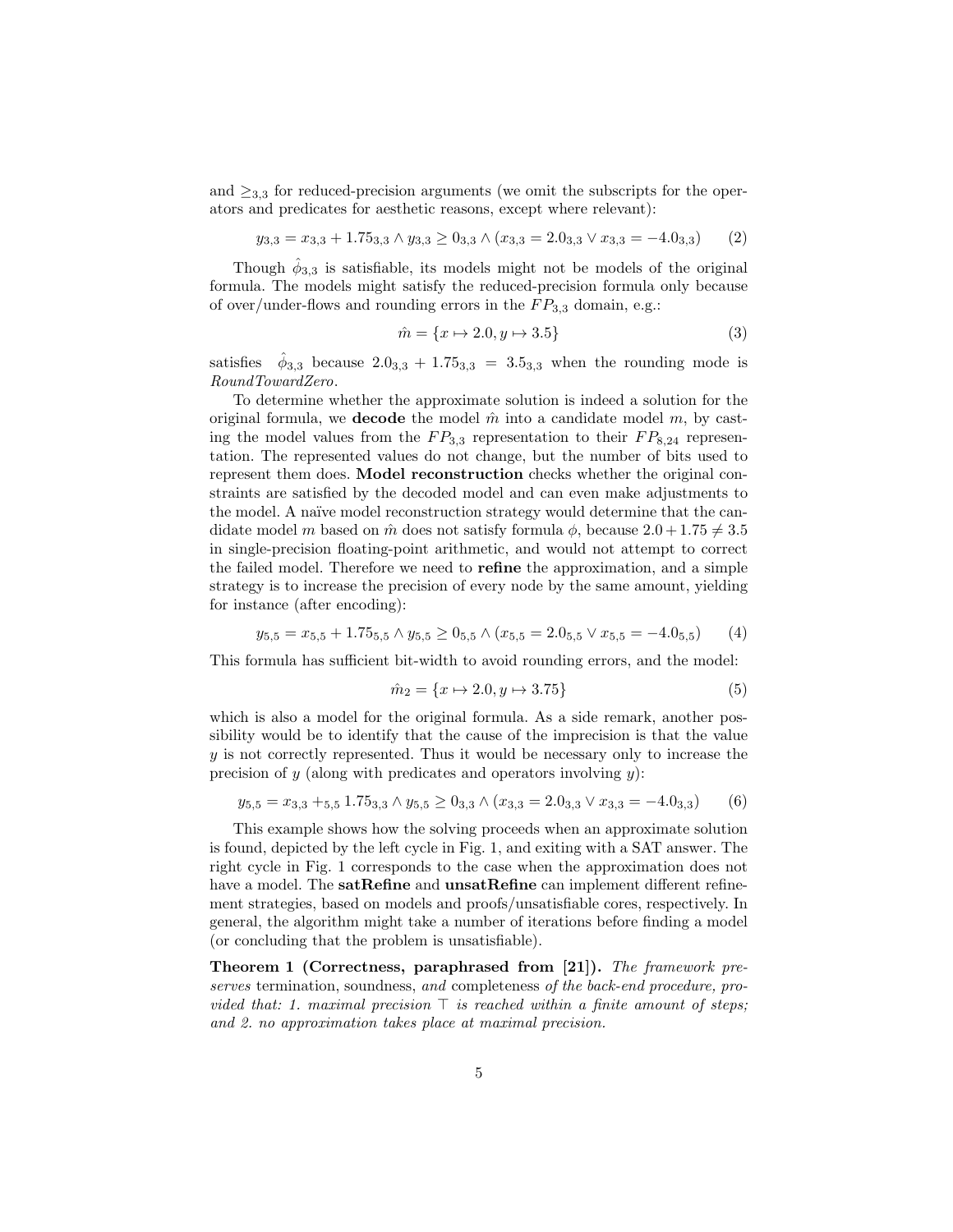

Fig. 2: The basic traits necessary to specify an approximation in UppSAT

| 01             | object RPFPApp           |                |  | 0 trait RPFPContext extends AppContext { |
|----------------|--------------------------|----------------|--|------------------------------------------|
|                | extends RPFPContext      |                |  | val inTheory = FPTheory                  |
| $\mathbf{2}$   | with RPFPCodec           | $\overline{2}$ |  | val outTheory = FPTheory                 |
| 3 <sup>1</sup> | with EAAReconstruction   | $\mathbf{3}$   |  | $type$ Prec = Int                        |
| 41             | with RPFPModelRefinement | $\overline{4}$ |  | val p0rdering = new IntP0rder $(0,5)$    |
| 51             | with RPFPProofRefinement | 5              |  |                                          |
|                |                          |                |  |                                          |

Fig. 3: RPFP as a Scala object.

Fig. 4: Approximation context for RPFP.

## 3 Specifying Approximations in UppSAT

In this section we show how to specify approximations in UppSAT, using the example of the RPFP approximation from Section 2 and [20, 21]. It should be remarked that one of the design goals of UppSAT is the ability to define approximations in a convenient, high-level way; the code we show in this section is mostly identical to the actual implementation in UppSAT, modulo a small number of simplifications for the purpose of presentation.

Reduced-Precision FPA Approximation in UppSAT An approximation consist of: an approximation context, a codec, a model reconstruction strategy, and a refinement strategy for model- and proof-guided refinement. In UppSAT these components are implemented using several Scala *mix-in traits* that agree on the signature of the approximation, represented by the shared AppContext trait in Fig. 2. The traits are simply combined into an approximation object which will be used by the UppSAT solver. The Fig. 3 shows the object RPFPApp implementing the reduced-precision floating-point approximation by combining instances of the traits shown in Fig. 2 that all extend the RPFPAppContext. Using traits enables the modular mix-and-match approximation design. In the following paragraphs, we present the key points of reduced precision floatingpoint approximation through its component traits.

Approximation context. An approximation context specifies input and output theory, a precision domain and a precision ordering. Fig. 4 shows the specifi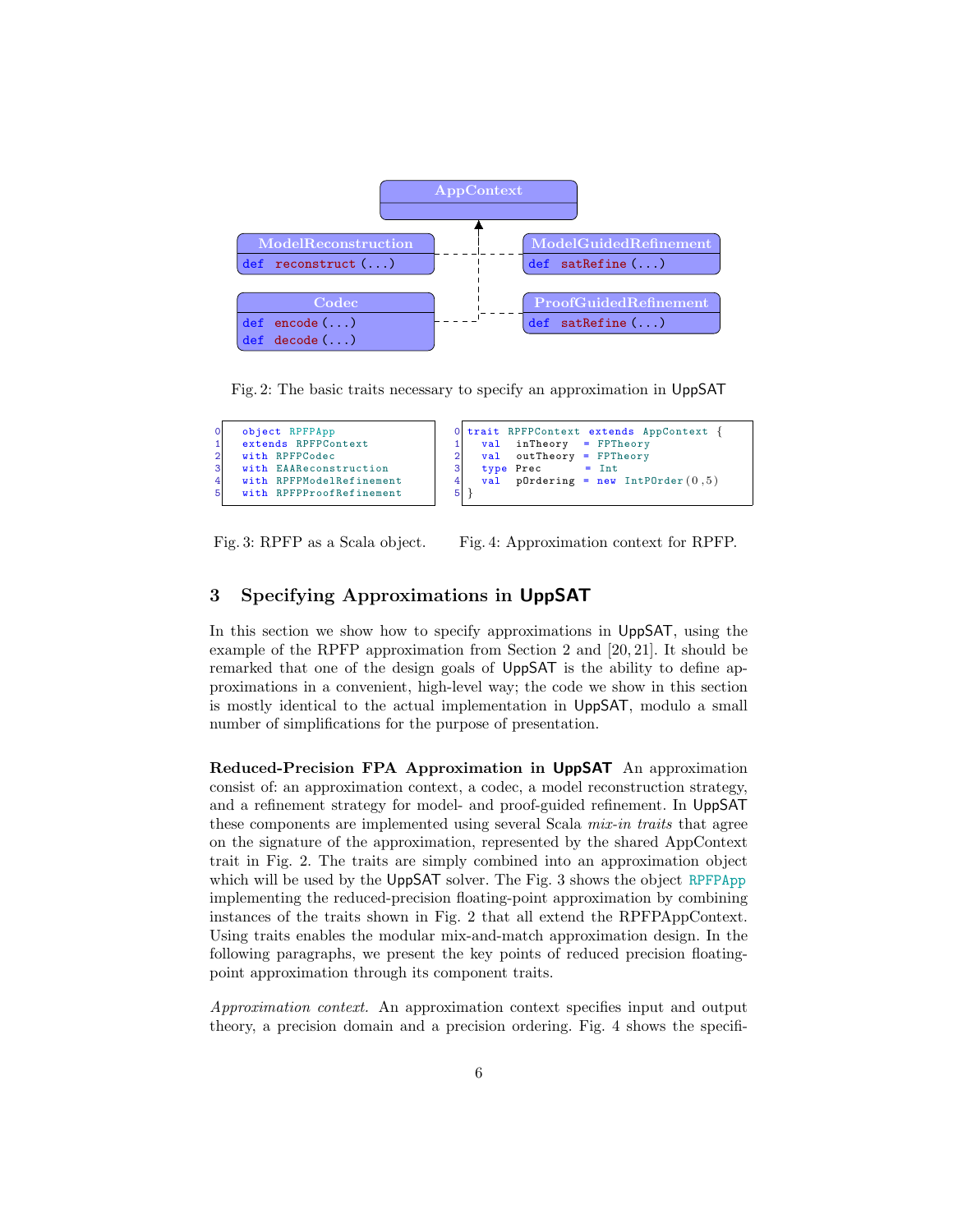cation of RPFPContext , the approximation context object for the reduced precision floating-point (RPFP) approximation, which approximates floating-point constraints by scaling them down to a smaller floating-point sort, as presented in Section 2. Therefore, both the input and the output theories are the quantifierfree theory of FPA ( FPTheory). The precision is associated with each node in the formula tree and uniformly affects both the exponent and the significand, so a scalar data type Prec = Int is sufficient to represent precision. In particular, we choose integers in the range  $[0, 5]$  with the usual ordering as the precision domain, thus yielding a linear sort scaling which consists of 6 sorts, starting with  $FP_{3,3}$  and scaling up to (and including) the original sort (implemented by scaleSort in Fig. 5). In general, a precision domain can range over tuples of any size, but in order to preserve completeness and termination, for the case of decidable theories, we assume that every precision domain contains a top element  $\top$ , and that precision domains satisfy the ascending chain condition (every ascending chain is finite) [21].

Codec. The RPFPCodec trait implements the encoding of the formula and the decoding of the approximate model. UppSAT provides general traits that implement the encode and decode methods using a post-order visitor pattern over formulas ( PostOrderCodec ). This allows the codec to be implemented by implementing the two hook functions that work over nodes in the formula tree.

The function encodeNode , shown in Fig. 5 shows how the approximation scales-down the sort of floating-point variables and operations, while keeping the high-level structure of the formula. Scaling is performed based on precision values, with the exception of predicates, which are scaled dynamically based on the maximum sort of its arguments. Constant literals and rounding modes remain unaffected by this encoding. There is no guarantee that the sorts of nodes of different precisions will match, so cast operations are used to ensure well-sortedness. To ensure consistency of the approximate models, all occurrences of a variable share the same precision.

After the back-end solver returns a model of the approximate constraints, the decodeNode function casts variable assignments to their sort in the original formula. For example, the formula  $\phi$  from Section 2 over single-precision floatingpoint variables is encoded as the formula  $\hat{\phi}_{3,3}$ . A *checkSAT* call returns a model  $\hat{m} = \{x \mapsto 2.0_{3,3}; y \mapsto 3.5_{3,3}\}.$  Decoding will cast the values of the approximate model to their original sort (the values will not change, only their sorts), resulting in  $m = \{x \mapsto 2.0_{8,24}; y \mapsto 3.5_{8,24}\}.$ 

Model reconstruction strategy. A model reconstruction strategy specifies how to obtain a model of the input constraints starting from the decoded model. Since the RPFP approximation retains the Boolean structure of the original formula, a simple strategy to obtain a reconstructed model is by ensuring that the same atomic constraints are satisfied. Reconstruction chooses a subset of the atoms occurring in the formula, called the critical atoms, which if evaluated identically as in the approximate model guarantee that the formula is satisfied; this means, the conjunction of the critical atoms is an implicant of the formula.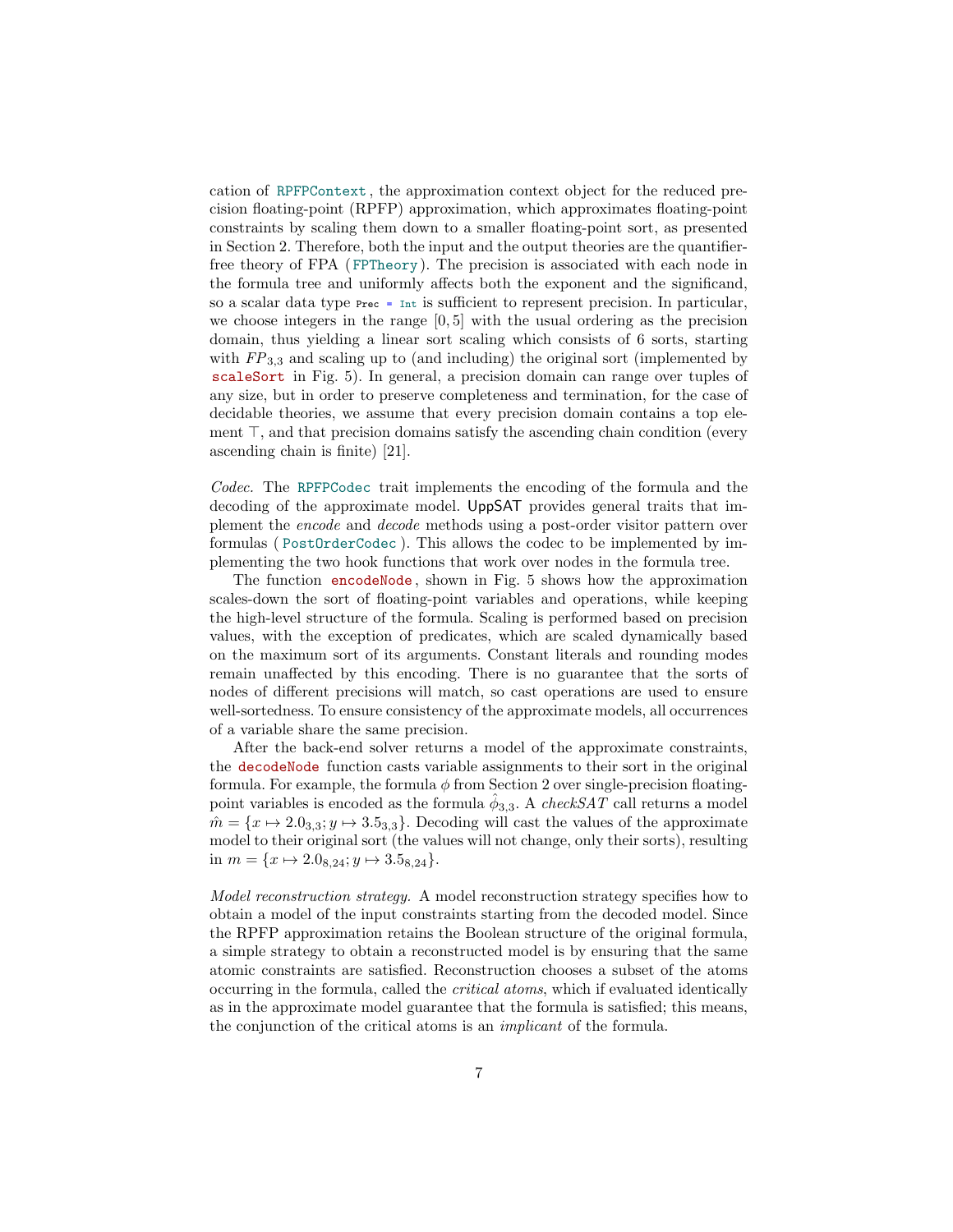```
trait RPFPCodec extends RPFPContext with PostOrderCodec {
  1 def scaleSort (node : AST, p : Int, children : List [AST]) = {<br>node.svmbol match {
 2 node symbol match {<br>3 case _ : Floatingl
  3 case _ : FloatingPointPredicateSymbol => {
4 val sorts = children . filterNot ( _ . isLiteral ) . map ( _ . symbol . sort )
 \overline{5} sorts \overline{5} foldLeft (sorts . head ) (fpsortMaximum (-, -))
  6 }
  7 case _ : FloatingPointFunSymbol => {
 8 val FPSort (eBitWidth, sBitWidth) = sort<br>9 val eBits = 3 + ((eBitWidth − 3) * p)/pOrder .maxPrecision<br>10 val sBits = 3 + ((sBitWidth − 3) * p)/pOrder .maxPrecision
11 FPSort (eBits, sBits)
\frac{12}{13}case \t = > sort\begin{array}{c} 14 \\ 15 \end{array} }
16 def encodeNode(node : AST, children : List [AST], p : Int) = {<br>17 val sort = scaleSort(node, p, children)
17 val sort = scaleSort (node, p, children)<br>18 val castChildren = children.map(cast(_,
            val castChildren = children map(cast(\_, sort))19 val symbol = encodeSymbol ( node . symbol , sort , castChildren )
20 AST ( symbol , node . label , castChildren )
19<br>20<br>21<br>22<br>23def decodeNode (args : (Model, PrecMap [Prec]), decodedModel : Model,
23 node : AST = {<br>24 val (appModel, pmap) = args<br>25 val AST (symbol, label, _) = 1
            val ( appModel, pmap ) = args
25 val AST ( symbol, label, _) = node<br>
26 val decodedValue = decodeFPValue
26 val decodedValue = decodeFPValue ( symbol, appModel ( node ), pmap ( label ) )<br>27 decodedModel .set ( ast , Leaf ( decodedValue ) )<br>28 decodedModel
            \mathtt{decodedModel}.\mathtt{set}(\mathtt{ast},\ \mathtt{Leaf}(\mathtt{decodedValue}))decodedModel
29 }
30 }
```
Fig. 5: Reduced-precision encoding and decoding.

Due to the difference in semantics (e.g., rounding error), when evaluating the original formula, errors accumulate. This can result in critical atoms changing values under the original semantics. Therefore, evaluation of critical atoms under the original semantics is necessary to ensure that the model satisfies the original formula. UppSAT provides a bottom-up reconstruction strategy, which is specified on a node-by-node basis and applied using a post-order visitor. To specify this reconstruction strategy only the reconstructNode hook function needs to be implemented, shown in Fig. 6.

Equality as assignment. An important heuristic used in the RPFP model reconstruction is equality-as-assignment. The idea is that given an equality constraint  $y = f(x_1, \ldots, x_n)$  in which the arguments  $x_1, \ldots, x_n$  are fixed (see below), but y is not, we can calculate the value of  $f(x_1, \ldots, x_n)$  and use it as the value of  $y$  in the reconstructed model; this is indeed the only way to satisfy the equality constraint. To put this observation to use, variables are not fixed to a value in the reconstructed model until they are used to evaluate an expression or atom. When a predicate is evaluated, if some its arguments are not fixed, it means that they have not been used yet and can be safely modified at this point. To ensure maximal utilisation of this heuristic, the atoms are topologically sorted to process implicating atoms, such as equalities, before the other critical atoms.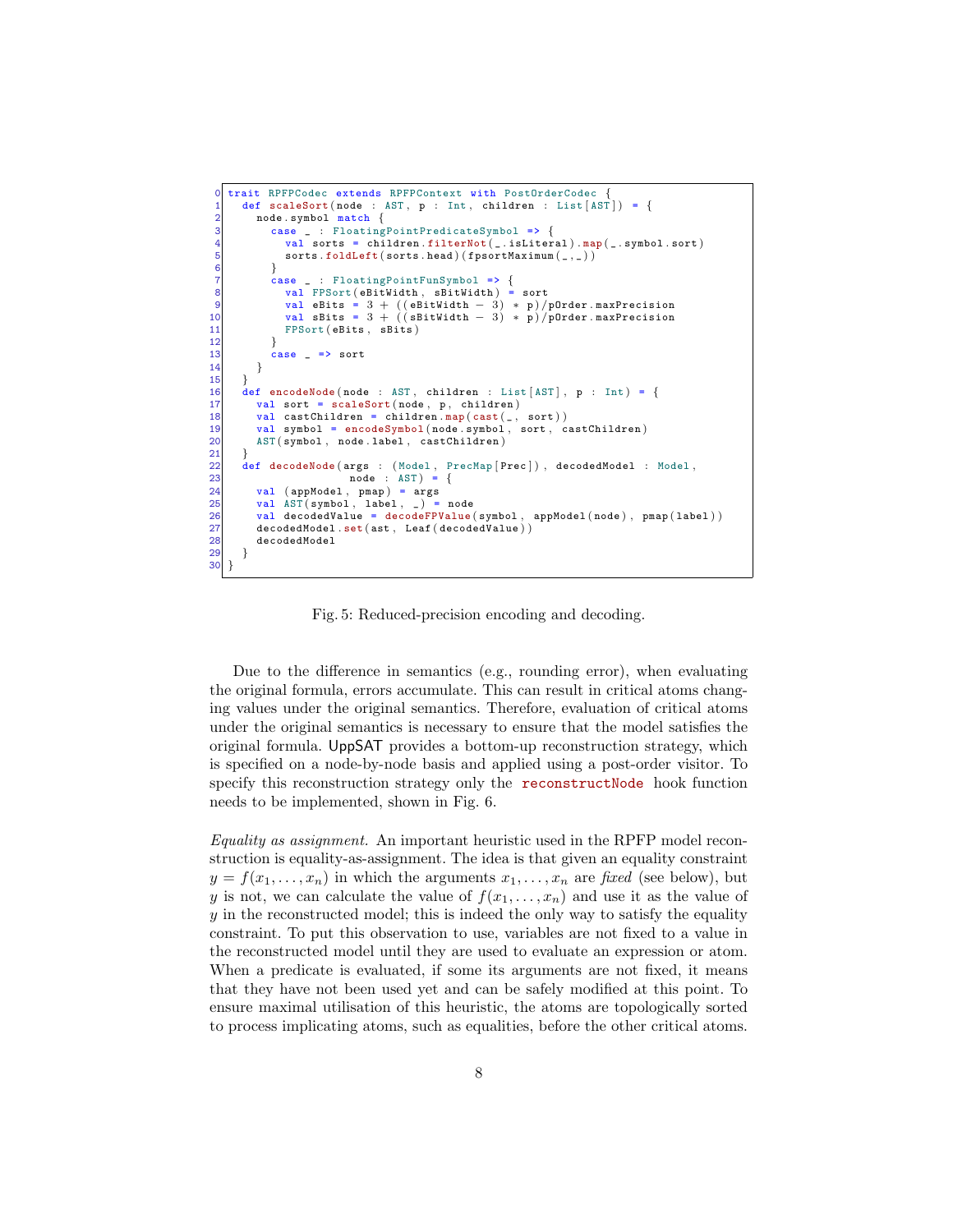```
def reconstructNode ( decodedM : Model, candidateM : Model, node : AST ) = {
      val AST (symbol, label, children) = node
 2 if (children.length > 0)<br>3 if (equalityAsAssignmer
         if ( equalityAsAssignment (ast, decodedM, candidateM ) ) {
 4 return candidateM<br>5 } else {
           else \{val args
              for (c \leftarrow \text{children}) yield getCurrentValue (c, \text{decodedM}, \text{ candidateM})val expr = AST(symbol, label, args.tolist)9 val value = ModelEvaluator evalAST (expr, inputTheory)<br>10 candidateM.set (node, value)
            candidateM.set(node, value)\begin{array}{c} 11 \\ 12 \end{array} }
\frac{12}{13}candidateM
14
```
Fig. 6: Post-order reconstruction using equality-as-assignment

Example 1. Consider the reconstruction outlined in Section 2. It reconstructed the model  $\hat{m} = \{x \mapsto 2.0_{3,3}, y \mapsto 3.5_{3,3}\}$  by just up-casting the values, yielding  $m = \{x \mapsto 2.0_{8,24}, y \mapsto 3.5_{8,24}\},$  which did not satisfy the original formula. Here equalityAsAssignment can be applied to the critical atoms  $x = 2.0$ ,  $y = x + 1.75$  and  $y \ge 0$ . Processing them from left to right, the first atom  $(x = 2.0)$  is satisfied by m, but not the second one  $(y = x + 1.75)$ . This is an equality constraint with an unfixed variable on the left-hand side and the right-hand side is fixed  $(x + 1.75 = 3.75)$ . Therefore, the model is updated m with  $y \mapsto 3.75_{8,24}$  (ignoring the value of y in the candidate model), yielding  $m_e = \{x \mapsto 2.0_{8,24}, y \mapsto 3.75_{8,24}\}\$  which is a model for the original formula.

Model-guided refinement strategy. A model-guided refinement strategy increases the precision of the formula, based on the decoded model and a failed model. When an approximate model can not be reconstructed to a solution, the refinement strategy increases the precision of certain operations, to refine parts of the approximate formula that were too coarse.

Comparing the evaluation of the formula under the decoded and the failed models identifies the critical atoms to be refined. These atoms evaluate as true in the approximate model and as false in the candidate model. Since FPA is a numerical domain, it is possible to apply some notion of error to determine which nodes contribute the most to the discrepancies in evaluation and use them to rank the sub-expressions. After ranking, only a portion of them is refined, in our case 30%. Refinement is achieved by increasing the precision by one (in the range [0, 5], as described above). In general, one could use the error to determine by how much to increase the precision. Since error-based refinement can be applied to any numerical domain, UppSAT implements an abstract error-based refinement strategy, which allows us to specify refinement by only instantiating the nodeError hook function, shown in Fig. 7.

Proof-guided refinement strategy. If we fail to find an approximate model, the proof-guided refinement strategy can use unsatisfiable cores to refine the for-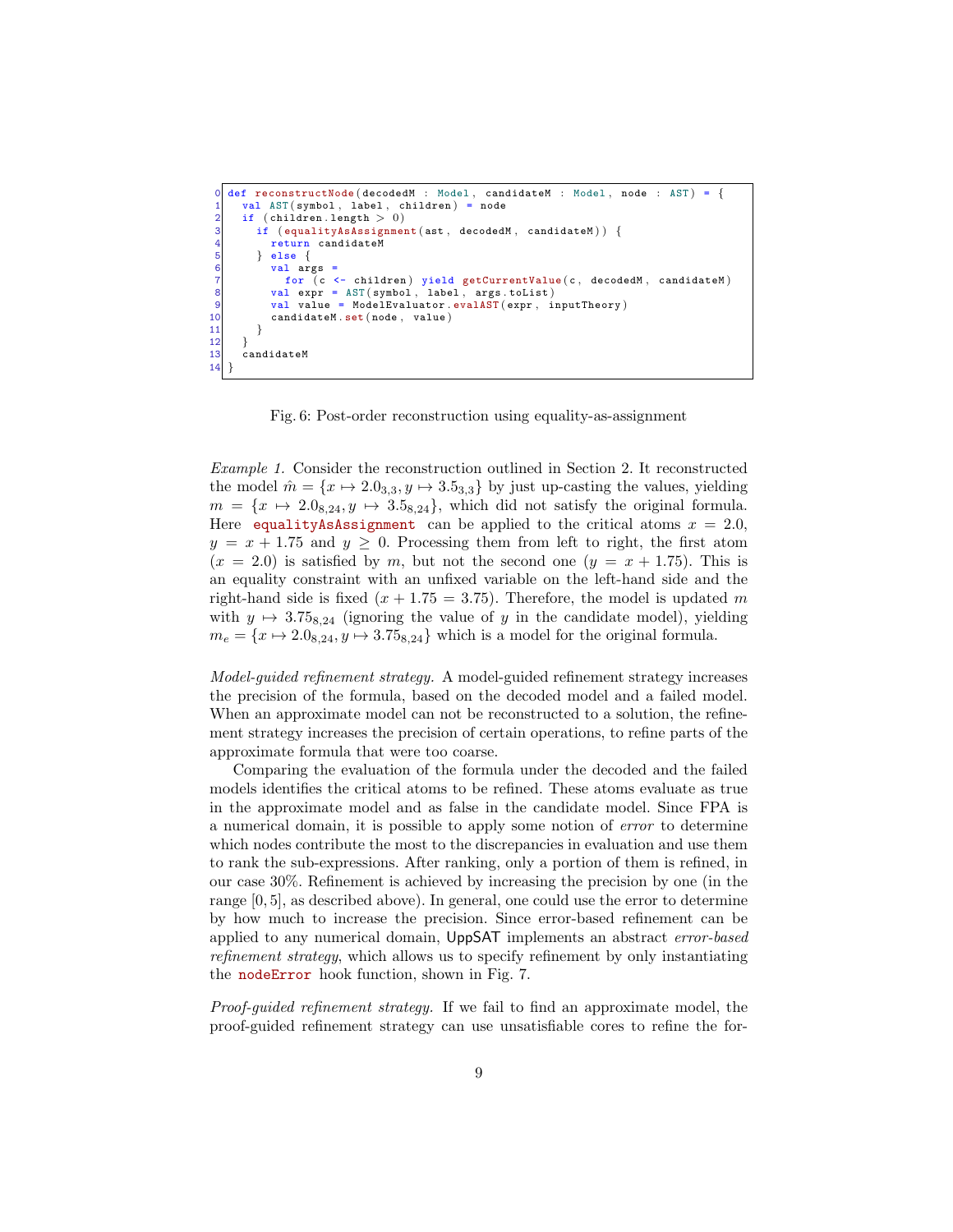```
trait RPFPMGRefinementStrategy extends RPFPContext
                                                     with ErrorBasedRefinementStrategy {
 2 def nodeError ( decodedM : Model, failedM : Model<br>3 acc : Map [AST, Double], node : AS
                          \c{a} acc : Map [AST, Double], node : AST) = {
 \begin{bmatrix} 4 \\ 5 \end{bmatrix} node symbol match {
          case literal : FloatingPointLiteral => acc
 6 case fpfs : FloatingPointFunSymbol => {
             val Some ( outErr ) = relativeError ( node, decodedM, failedM)
             val argErrors =
                       \frac{3}{2} node.children.map{relativeError(_, decodedM, failedM)}
10 val inErrors = argErrors.collect{case Some(x) => x}<br>11 val sumInErrors = inErrors.fold(0.0){(x,y) => x + y
11 val sumInErrors = inErrors.fold (0.0) {(x, y) => x + y}<br>12 val avgInErr = sumInErrors / inErrors.length
12 val avgInErr = sumInErrors / inErrors .length<br>13 acc + (ast -> outErr / (1 + \text{avgInErr}))
             \texttt{acc} + \texttt{(ast} \to \texttt{outErr} / (1 + \texttt{avgInErr}))14<br>15case => acc\begin{array}{c} 16 \ \ 17 \ \end{array}\frac{1}{18}
```
Fig. 7: Model-guided refinement strategy based on relative errors

mula [21]. At the moment UppSAT has no support for obtaining proofs from the back-end solvers. Instead, a naïve refinement strategy is used, which increases all the precisions by a constant.

## 4 Other Approximations of FPA

We have shown in detail the RPFP approximation of FPA, and discussed different components that can be used in general. In this section we outline two further approximations of FPA that have been implemented in UppSAT: the fixed-point approximation BV, encoded as bit-vectors, and the real-arithmetic approximation RA. Both approximations are currently implemented as a proofof-concept for cross-theory approximations. Despite their lack of maturity these approximations show promising results (see Section 5).

BV — The Fixed-Point Approximation of FPA The idea behind the BV approximation is to avoid the overhead of the rounding semantics and special values of FPA, by encoding all the FPA values and operations as values and operations in fixed-point arithmetic.

The BV context. The input theory is the theory of FPA, and the intended output theory is the theory of fixed-point arithmetic. However, since fixed-point arithmetic is not commonly supported by SMT solvers, we encode fixed-point constraints in the theory of fixed-width bit-vectors. The precision determines the number of integer and fractional binary digits in the fixed-point representation of a number. For simplicity, at this point we do not mix multiple fixed-point formats in one formula, but instead apply uniform precision in the BV approximation; as a result, all operations in a constraint are encoded using the same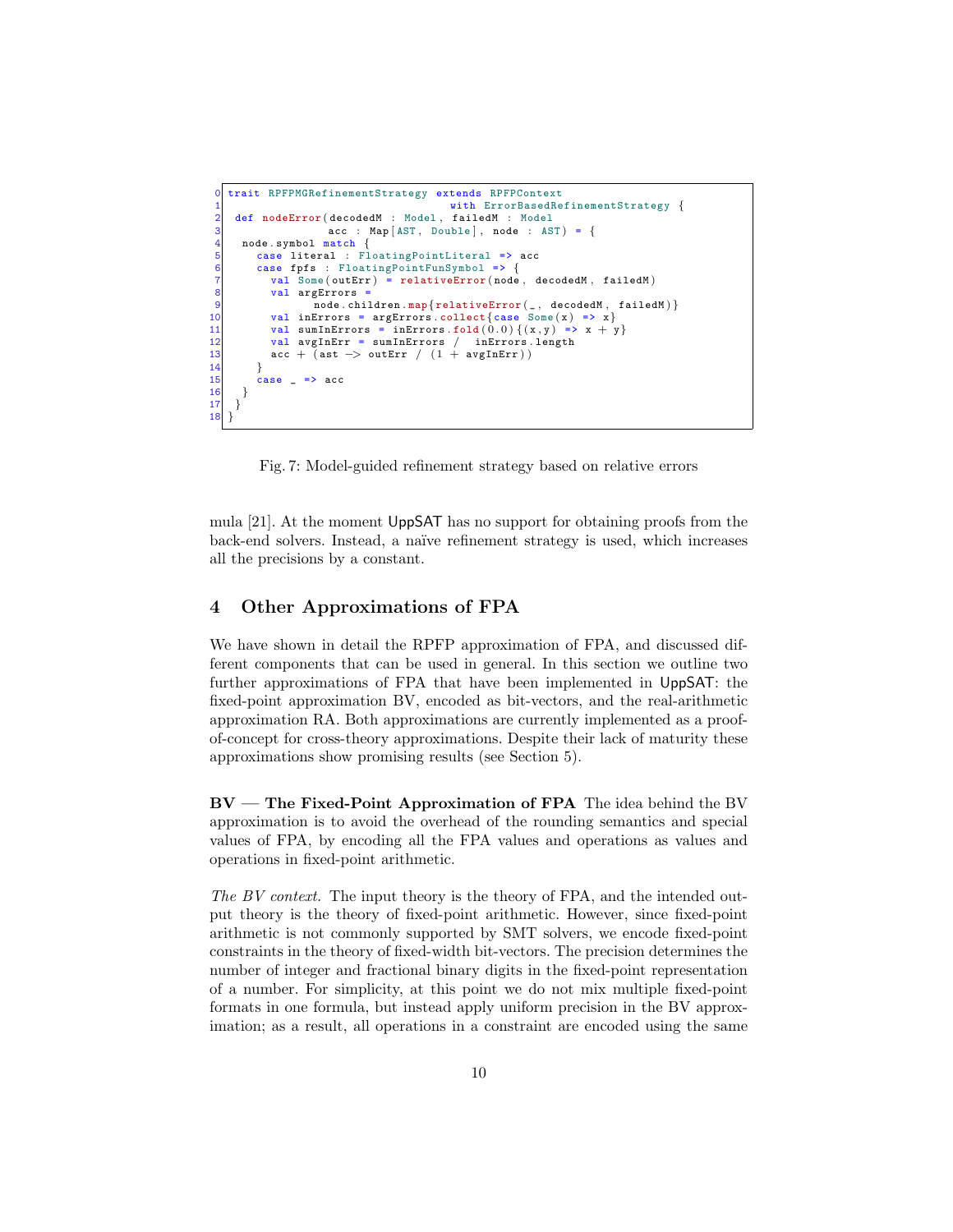fixed-point sort. As a proof of concept, the precision domain is two-dimensional, with the first component  $p_i$  in a pair  $(p_i, p_f)$  denoting the number of integral, and the second component  $p_f$  the number of fractional bits in the encoding, respectively. The precision domain ranges from  $(5, 5)$  to  $(25, 25)$ , with the maximum element  $(25, 25) = \top$  being interpreted as sending the original, unapproximated FPA constraint to Z3 as a fall-back solver. As an example, given a variable of precision  $(5, 5)$ , we will have a domain of numbers between  $10000.00000<sub>2</sub>$  and  $01111.11111_2$ , which when interpreted in two's-complement notation are numbers between −16 and 15.96875. Returning to the formula  $\phi$  in Section 2, it would be encoded with a precision of  $(5,5)$  into the formula  $\hat{\phi}^F_{5,5}$ :

$$
y_{10} = x_{10} \oplus_{10} 0000111000_2 \wedge y_{10} \geq_s 0000000000_2 \wedge (x_{10} = 0001000000_2 \vee x_{10} = 1110000000_2)
$$

We can note that fixed-point  $(5, 5)$ -addition is exactly implemented by bitvector addition  $\oplus_{10}$  over 10 bits, and fixed-point comparison  $\geq$  by signed bitvector comparison  $\geq_s$  over 10 bits, so that the translation becomes relatively straightforward.

Constants are interpreted as 2's complement numbers with 5 fractional and 5 integral bits, e.g., 11100 00000<sup>2</sup> represents the binary number −00100.000002, which is -4.0 in decimal notation. It can be seen that the constraint  $\hat{\phi}_{5,5}^F$  is satisfied by the model  $\hat{m} = \{x_{10} \mapsto 00010\,00000_2, y_{10} \mapsto 00011\,11000_2\}$ , which corresponds to the fixed-point solution  $x = 2.0$  and  $y = 3.75$ , which is equal to the floating point model found earlier.

BV reconstruction and refinement. The model reconstruction strategy in the BV approximation is the same as in the RPFP approximation. The refinement strategy is very simple: it increases precision along both dimensions by 4, adding 4 more bits to both the integral and fractional bits in the encoding.

RA — The Real Arithmetic Approximation of FPA The third approximation of FPA we consider, is by encoding it into real arithmetic constraints. We briefly present a simple implementation of this approximation.

Ramachandran and Wahl [19] describe a topological notion of refinement, that requires a back-end solver that handles the combined theory of real arithmetic and FPA. However, solving constraints over this combination of theories is challenging in itself, and efficient SMT solvers are not publicly available, to the best of our knowledge. Therefore, in this paper we only us a binary precision domain of  $\{\bot, \top\}$ , where either the entire formula is translated into real arithmetic, or the original formula is solved.

The encoding is fairly straightforward: the FPA operations are translated as their real counter-parts, omitting the rounding modes in the process. While the special values can be encoded, currently they are not supported by the RA approximation. Decoding will translate a real number to the closest FPA numeral under the given rounding mode. As discussed above, the refinement is trivial and the reconstruction is the same as in the the RPFP approximation.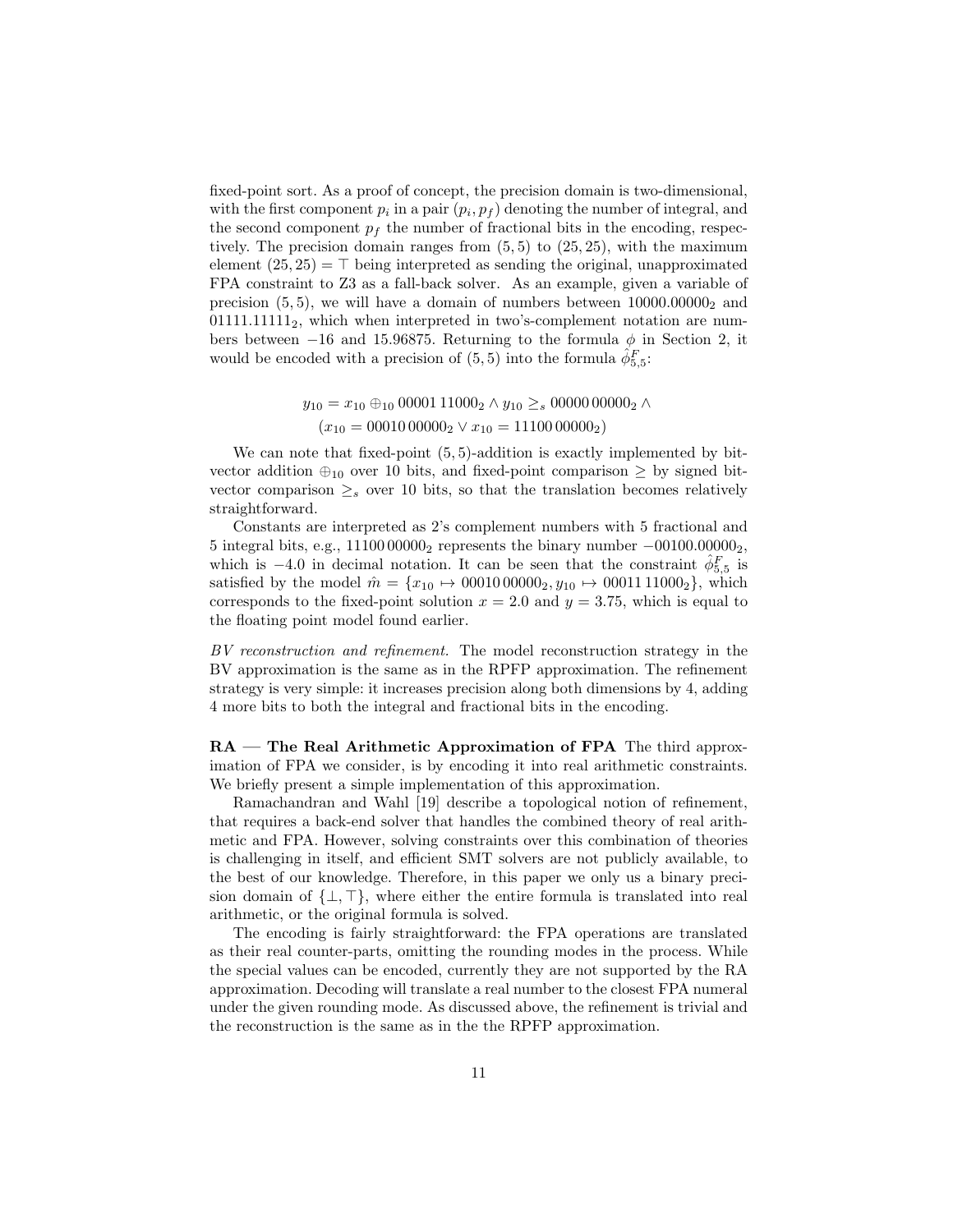#### 5 Experimental evaluation

In this section we evaluate the effectiveness of the discussed approximations. We instantiate the framework for the three presented approximations. The RPFP approximation is instantiated with three back-ends: Z3, MathSAT5 and Math-SAT5 using ACDCL. The BV approximation is instantiated with the bit-vector solver of Z3 as a back-end, and the RA approximation uses Z3's nlsat tactic [16].

Experimental setup. We evaluate UppSAT on the satisfiable benchmarks of the  $QF_F$ P category of the SMT-LIB<sup>4</sup>. Currently, none of the approximations have a meaningful proof-based refinement strategy, so the performance on unsatisfiable problems is left for future work. All experiments were performed on an AMD Opteron 2220 SE machine, running 64-bit Linux, with memory limited to 1.0 GB, and with a timeout of one hour.

|                 |        | ACDCL MathSAT  | Z3                           | ВV   | <b>RPFP</b>    | RPFP              | <b>RPFP</b>    | R.A            |
|-----------------|--------|----------------|------------------------------|------|----------------|-------------------|----------------|----------------|
|                 |        |                |                              | Z3)  |                | (ACDCL) (MathSAT) | Z3)            | (nlsat)        |
| Solved          | 86     | 99             | 97                           | 91   | 78             | 101               | 101            | 90             |
| Timeouts        | 44     | 31             | 33                           | 39   | 52             | 29                | 29             | 40             |
| <b>Best</b>     | 65     | $\overline{4}$ | 6                            | 9    | 3              |                   | 9              | $\overline{4}$ |
| Avg. Iterations |        |                | $\qquad \qquad \blacksquare$ | 2.69 | 3.59           | 3.16              | 3.02           | 1.85           |
| Max Precision   |        |                | $\overline{\phantom{0}}$     | 23   | $\overline{2}$ |                   | $\overline{2}$ | 110            |
| Avg. Time $(s)$ | 117.10 | 169.17         | 355.94 131.64                |      | 108.30         | 81.97             |                | 148.43 301.87  |
| Only solver     |        |                | 2                            |      |                |                   |                |                |

Table 1: Comparison of the three back-ends and five instantiations of UppSAT, showing  $\#$  of benchmarks solved within 1 hour,  $\#$  of timeouts,  $\#$  of instances for which the solver was fastest, average  $#$  of refinement iterations on solved problems, # of benchmarks where refinement reached maximum precision, average time to process all benchmarks (excluding timeouts), and  $#$  of instances only solved by the respective solver.

We compare the performance of the back-ends and the UppSAT instances on 130 non-trivial satisfiable benchmarks. The results are summarized in Table 1, and a more detailed view of this data is provided by the cactus plot in Fig. 8.

Table and Cactus plot. Looking at Table 1, we observe that the RPFP approximation combined with bit-blasting, either in Z3 or MathSAT, solves the largest number of instances. When comparing average runtime, MathSAT comes out as the marginally better choice of back-end. This is expected, based on the performance on the back-ends themselves. All the configurations shine on at least a few benchmarks, indicating that the approximations do offer an improvement.

<sup>&</sup>lt;sup>4</sup> The regression tests in the **wintersteiger** family were ignored for the evaluation.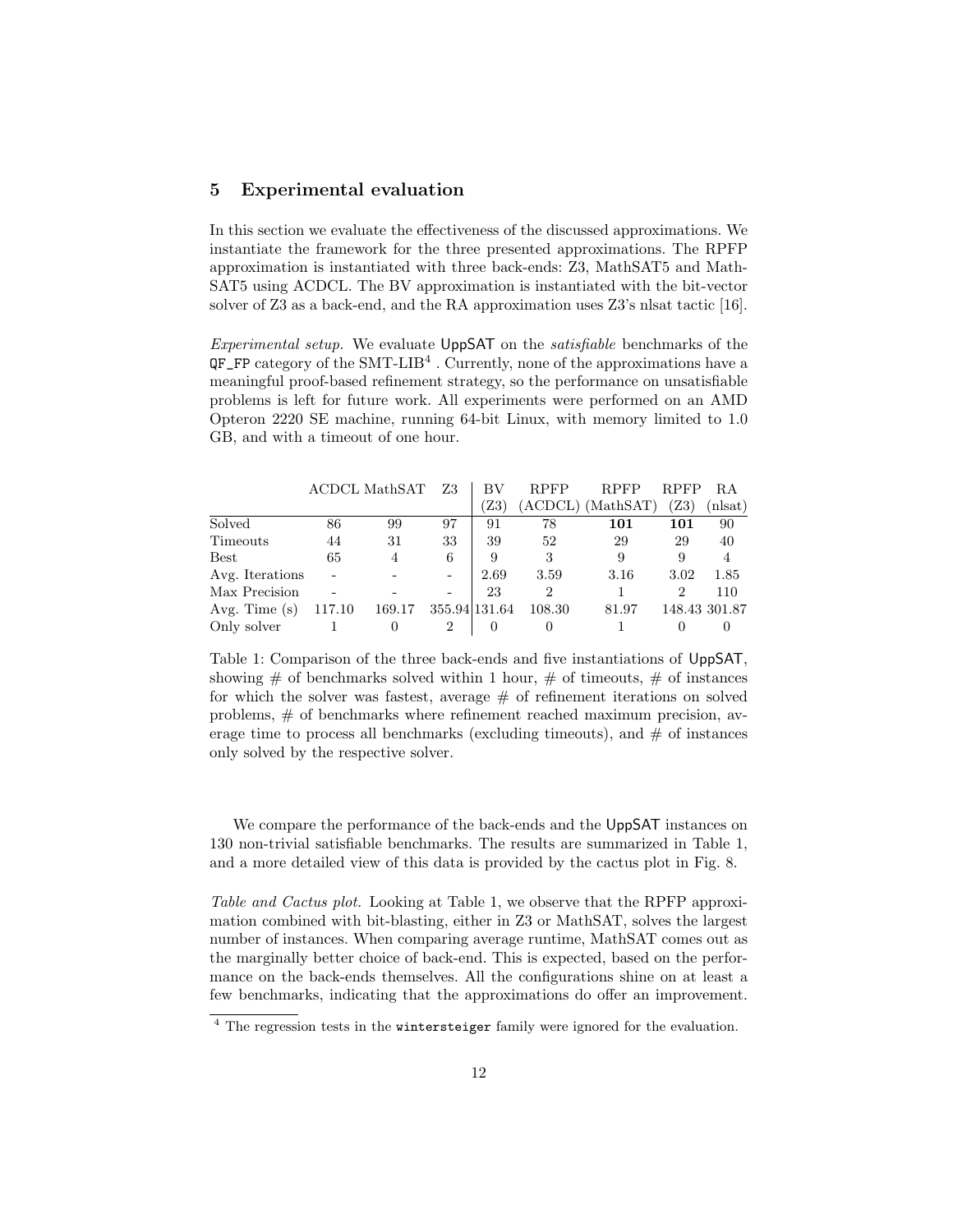Furthermore, the ACDCL algorithm outperforms all the other solvers on 65 benchmarks, but it solves fewer benchmarks that the bit-blasting approaches in total. This is corroborated in the cactus plot, where in the left part of the graph ACDCL is solving many benchmarks, however, eventually it gets overtaken by the other solvers. Looking more closely at the RPFP approximation, we can conclude that it improves performance of bit-blasting considerably, regardless of the implementation (MathSAT or Z3). On the other hand, RPFP seems to hinder, rather than help, the already very efficient ACDCL algorithm.<sup>5</sup>

Looking only at the approximations, we can see that on average the benchmarks are solved using around three iterations (the RA always performs at most two iterations, the RA approximation and the FPA semantics). This indicates that for many of the benchmarks, full-precision encoding is not really necessary, since the RPFP approximation rarely reaches maximum precision.

Virtual portfolios. In Table 2, we compare the virtual best portfolio over all approximating solvers against the baseline of the virtual best portfolio over back-end solvers. Inclusion of UppSAT instances in the portfolio cuts the average solving time in half.

|                | $VP$ (Back-ends) $VP$ (All) |        |
|----------------|-----------------------------|--------|
| Solved         | 110                         | 112    |
| T/O            | 20                          | 18     |
| Total time (s) | 25135                       | 12516  |
| Avg. time(s)   | 228.50                      | 111.75 |

Table 2: Virtual portfolio performance.

Scatter Plots. Fig. 9 shows the runtime comparison of the RPFP and BV approximations against the bit-blasting back-end  $Z3$ . The x-axis denotes the runtime of UppSAT instances, while the y-axis denotes the runtime of  $Z3$ . Maximum value along either axes denotes a timeout. Data points above the diagonal indicate that UppSAT takes less time and below the diagonal that Z3 takes less time on an instance. The left plot shows a comparison of the  $RPFP(Z3)$  instance against the bit-blasting approach in Z3. The majority of benchmarks are solved faster by the UppSAT instance, and the plot is in line with previously published results, but the trend suggests a super-linear speedup in performance which was not as pronounced before. The right plot comparing the runtime of  $BV(Z3)$  to that of Z3 is similar to that of RPFP(Z3), with the difference that gains and losses in runtime are even greater with the RPFP approximation. The greater speed-ups are due to even simpler propositional encodings, since the exponent is implicit and fixed upfront. The losses in solving time are due to the fact the BV approximation is not yet mature, since it lacks a fine-tuned precision order, tailor-made refinement and simply re-uses the strategies used by the RPFP approximation. With this in mind, we believe that these results are very promising.

<sup>5</sup> Earlier experiments using the stable version 5.4.1 of MathSAT have shown similar effects of the RPFP approximation to those on the bit-blasting methods. However, overall the performance results were not consistent with performance of MathSAT in previous publications, and indicated a bug. We thank Alberto Griggio for promptly providing us with a corrected version of MathSAT, which we use in the evaluation.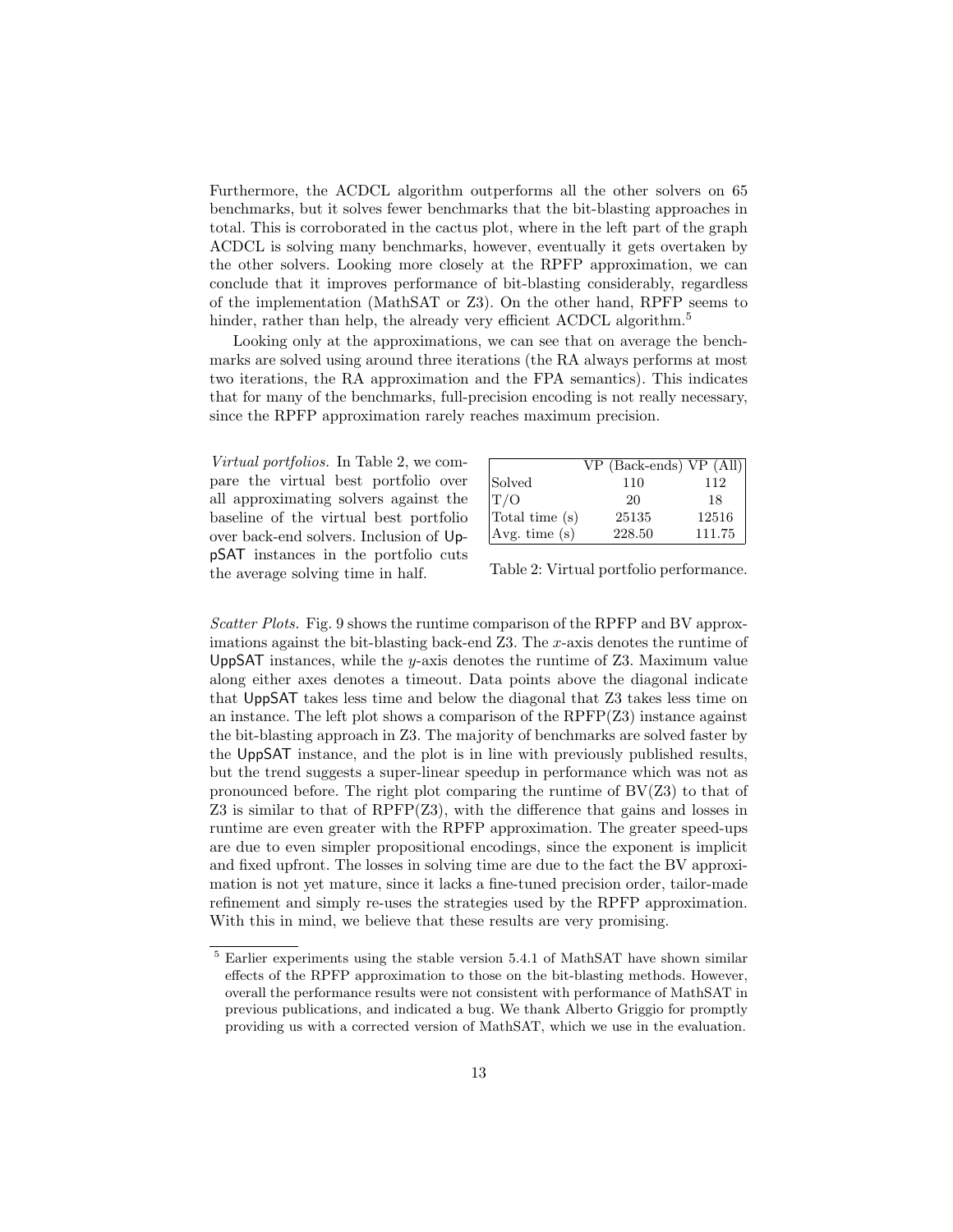

Fig. 8: The X axis shows how many instances can be solved in the amount of time shown on the Y axis, by each of the solvers and the portfolios. The UppSAT instances are shown using full lines, while the back-ends are presented using dashed lines. The colors denote the same back-end, e.g., MathSAT and RPFP(MathSAT) are both colored green.



Fig. 9: Runtime comparison of RPFP(Z3) with Z3 (left) and BV(Z3) with Z3.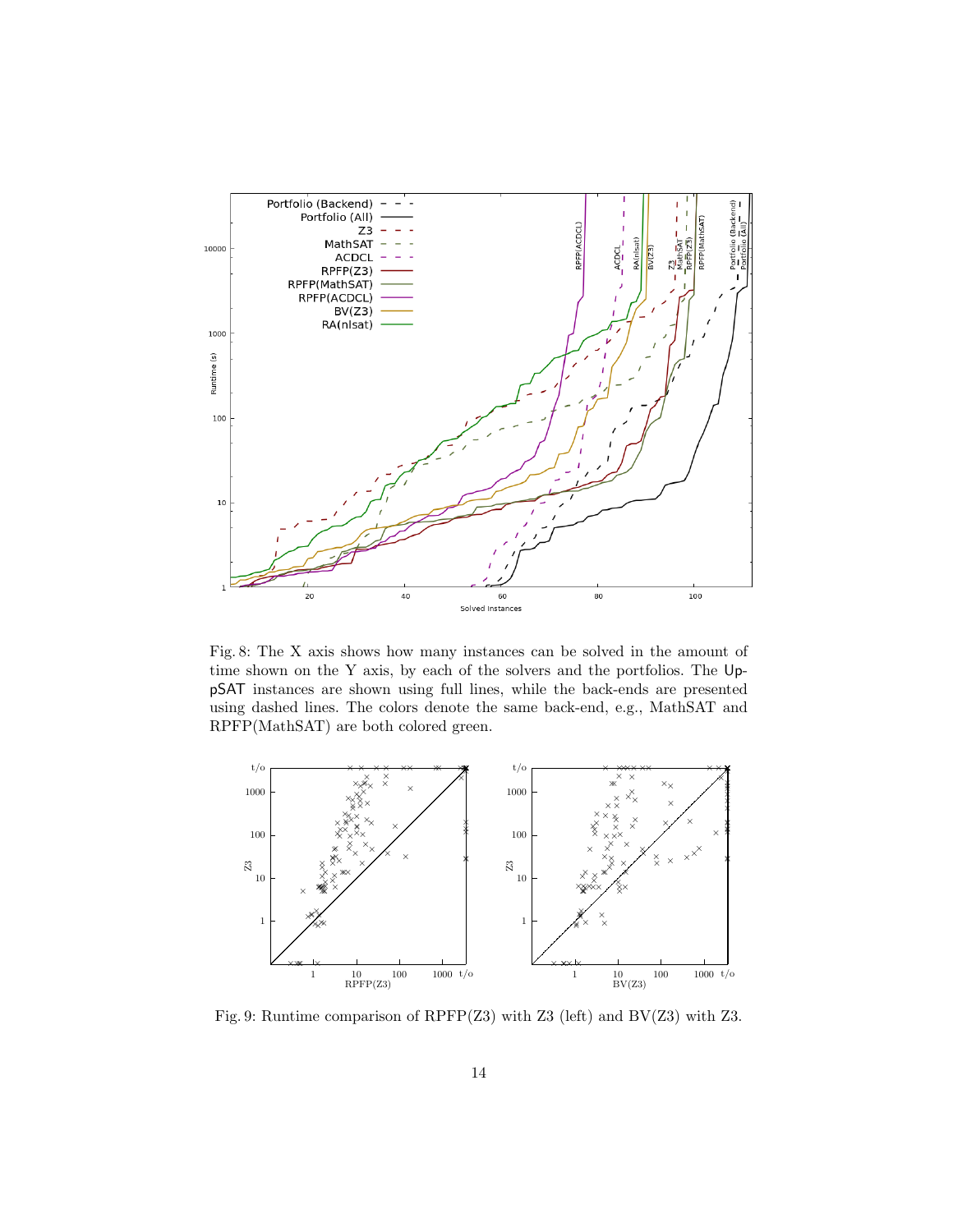We omit scatter plots for other  $\mathsf{UppSAT}$  instances<sup>6</sup>, but offer a brief summary of the results. The comparison of RPFP(MathSAT) instance against MathSAT is very similar to that of RPFP(Z3) against Z3. The RPFP(ACDCL) did not improve on the runtime of the ACDCL solver. This appears to be due to the fact that RPFP approximation does not make formulas significantly easier to solve for ACDCL, in contrast to the situation with bit-blasting. The RA(nlsat) instance does currently not show satisfactory results; the approximation is a proof of concept, and is an on-off approximation, since there is no space for refinement in the absence of a back-end that would support the combination of non-linear real arithmetic and floating-point arithmetic.

Overall, these results show that the RPFP and BV approximations can indeed speed up the performance of the bit-blasting back-ends, and in case of the BV approximation with not much effort.

## 6 Conclusion and Future Work

We have presented a methodology and new framework, UppSAT, for implementing approximating SMT solvers. UppSAT enables simple and high-level definition of approximations, can be combined with different back-ends (at the moment Z3 and MathSAT, but further back-ends can be added with little effort), and is useful both for rapid prototyping and for tailoring solvers to particular use-cases.

The experimental evaluation demonstrates the efficacy of approximations. The approximation instances presented here  $(RPFP(z3), RPFP(MathSAT))$  are shown to be state-of-the art in handling formulas in FPA, where they improve their performance of the respective back-end to a even greater extent than previous work. For ACDCL this is not the case, indicating that perhaps a different method of approximation should be utilized.

The fixed point and real arithmetic approximations are presented here as a proof of concept. They are simple and not much effort went into instantiating the framework for these approximations. However, the results shows that even uncomplicated approaches can be competitive; this opens up the line of future work to design tailored refinement and reconstruction strategies.

The clear direction for improving UppSAT is to extend the general framework with more abstract strategies, e.g., retrieve multiple models from an approximate formula and/or apply multiple different reconstruction strategies on approximate models. Currently, much time is spent on looking for models which means there is plenty of room to make more sophisticated strategies in the framework. UppSAT could also be extended to allow approximations to be written in a high-level domain specific language, and allow them to be loaded as dynamic libraries.

Another big challenge is to extend UppSAT to be able to handle unsatisfiable formulas efficiently. Currently, the proof refinement is naive uniform refinement, but there is a potential to do much more intelligent refinement.

 $^6$  Detailed plots of all approximations and back-ends can be found at

https://github.com/uuverifiers/uppsat/wiki/Scatter-Plots---IJCAR-2018